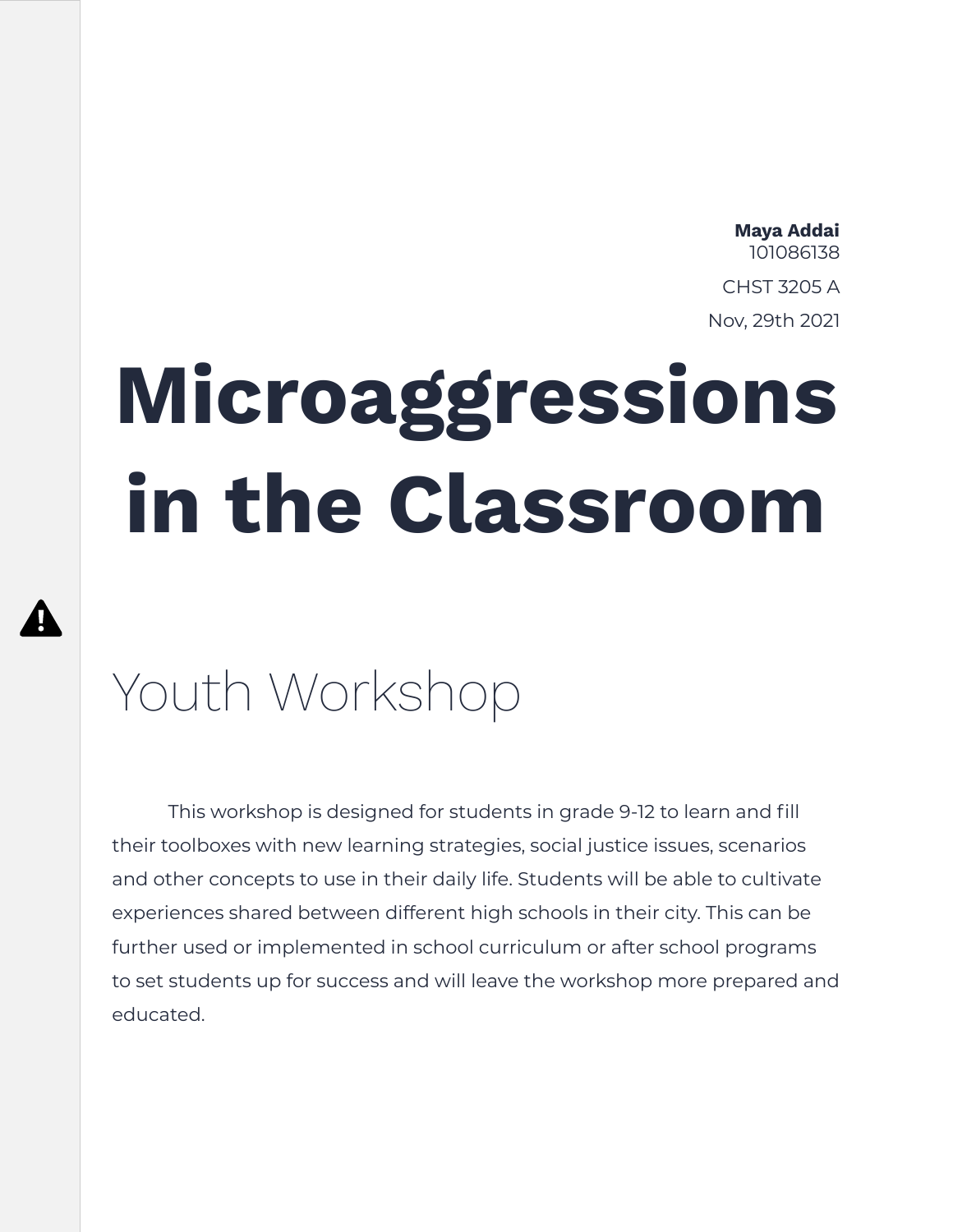# Objectives

- Increase understanding of the experience and impact of racial microaggressions that are seen in the classroom.
- Identify forms of racial microaggressions comments and behaviours
- Discuss and develop mini-action plans of prevention and awareness.
- Increase understanding and awareness of students' roles corresponding to microaggressions.
- Effectively addressing and responding to subtle discrimination.
- Explore racial discrinmination in class environments.

#### **Workshop Agenda**

9:30 - Welcome: Mingling and Grouping (get to know each other and introduce concepts/issues, finish with groups of same colour name)

- 10:00 Small groups Name Game
- 10:40 First topic { Microaggressions }
- 11:10 Debrief with sticky notes
- 11:45 Lunch
- 12:15 Warm up activity ( Reflection of next topic)
- 12:25 Second Topic { Anti-Racism }
- 12:35 Debrief with sticky notes
- 1:00 Discussion Groups: What do these issues look like at your school?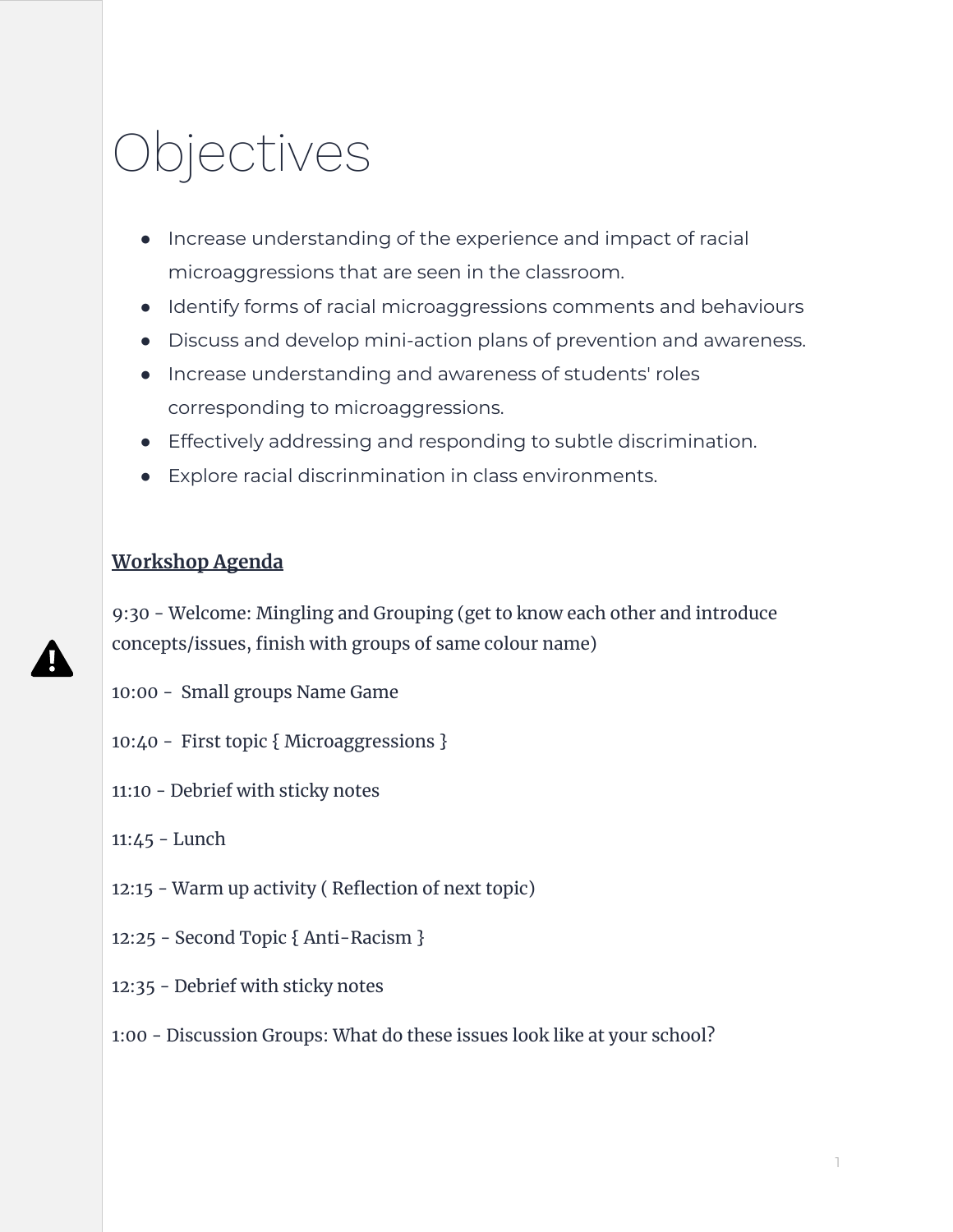#### What can you do about it?

1:35 - Break

2:30 - Activities

3:00 - Closing Circle (one word that sums up what you will bring with you)

# Understanding The Issue

### **What is Microaggression?**

Microaggressions are defined as "brief and common place daily verbal, behavioral and environmental indignities, whether intentional or unintentional, that communicate hostile, derogatory or negative racial slights and insults that potentially have harmful or unpleasant psychological impact on the target person or group" (Solorzano, Ceja & Yosso, 2000).

Microaggression in the classroom is an issue that is overlooked due to students fearing the repercussions of stepping up against other students, teachers, or faculty members. "Students report that they are often subjected to microinsults and microinvalidations by faculty and otherstudents based on race, ethnicity, religion, nationality, sexual orientation, gender expression, gender identity, disability, age, socio-economic status, and other diverse dimensions. Inappropriate jokes; malicious comments; singling‐outstudents; setting exams and project due dates on religious holidays; and stereotyping" (Microaggressions in the Classroom DU CME, 2013,1 ) Microaggressions cuts across all social identities and these insults and invalidations start at a young age in the classroom but are overlooked because there are so many common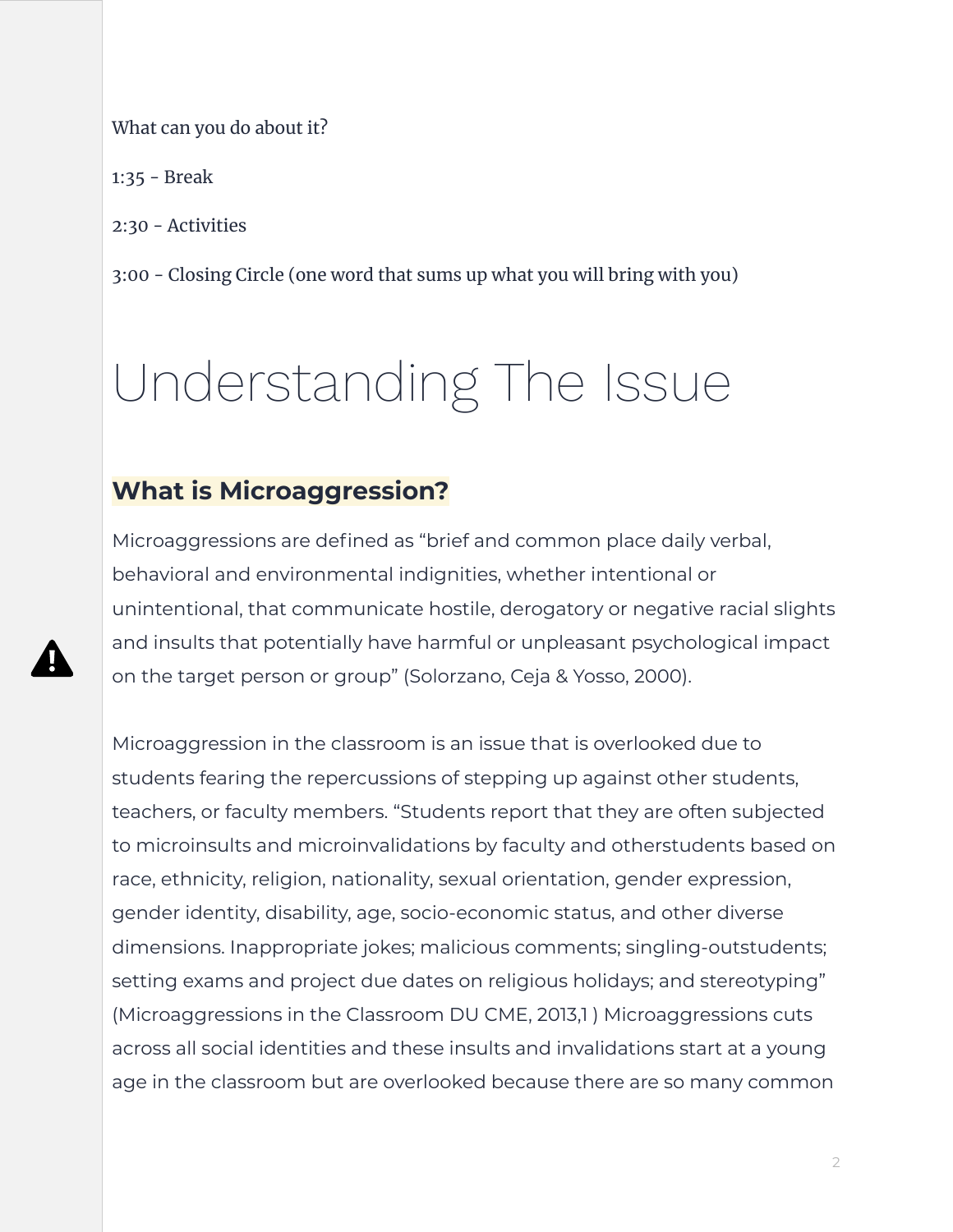occurrence that students find it within the 'norm' and do not ever know a form of microaggression is occurring in front of them. Some common examples being:

- Continuing to mispronounce the names of students after they have corrected you time and time again.
- Expressing racially charged political opinions in class assuming that the targets of those opinions do not exist in class.
- Assigning projects that ignore differences in socioeconomic class status.
- Discouraging students from working on projects that explore their own social identities
- Forcing students with non-obvious disabilities to "out" themselves or discuss them publicly.

(Microaggressions in the Classroom DU CME, 2013)

Addressing an issue like this is possible but should be approached from multiple different angles from different groups of people; the administration would need to evaluate the classroom and the learning practitioners in each room. This analyzes the classroom environment and the types of students that are seen in the class and the actions/ behaviours that are demonstrated.

- Set high expectations for all students, talking to the class as a whole reciprocates that for students to be doing the same.
- Simple strategies for students involve encouraging each other to speak of experience and diminishing anything in the moment and shutting down microaggressions.
- Humour is also a common cover up that is seen but to an extent this still leads people to become uncomfortable and assume that it can continue to happen because others are enjoying the humour.

#### **https://www.youtube.com/watch?v=hDd3bzA7450**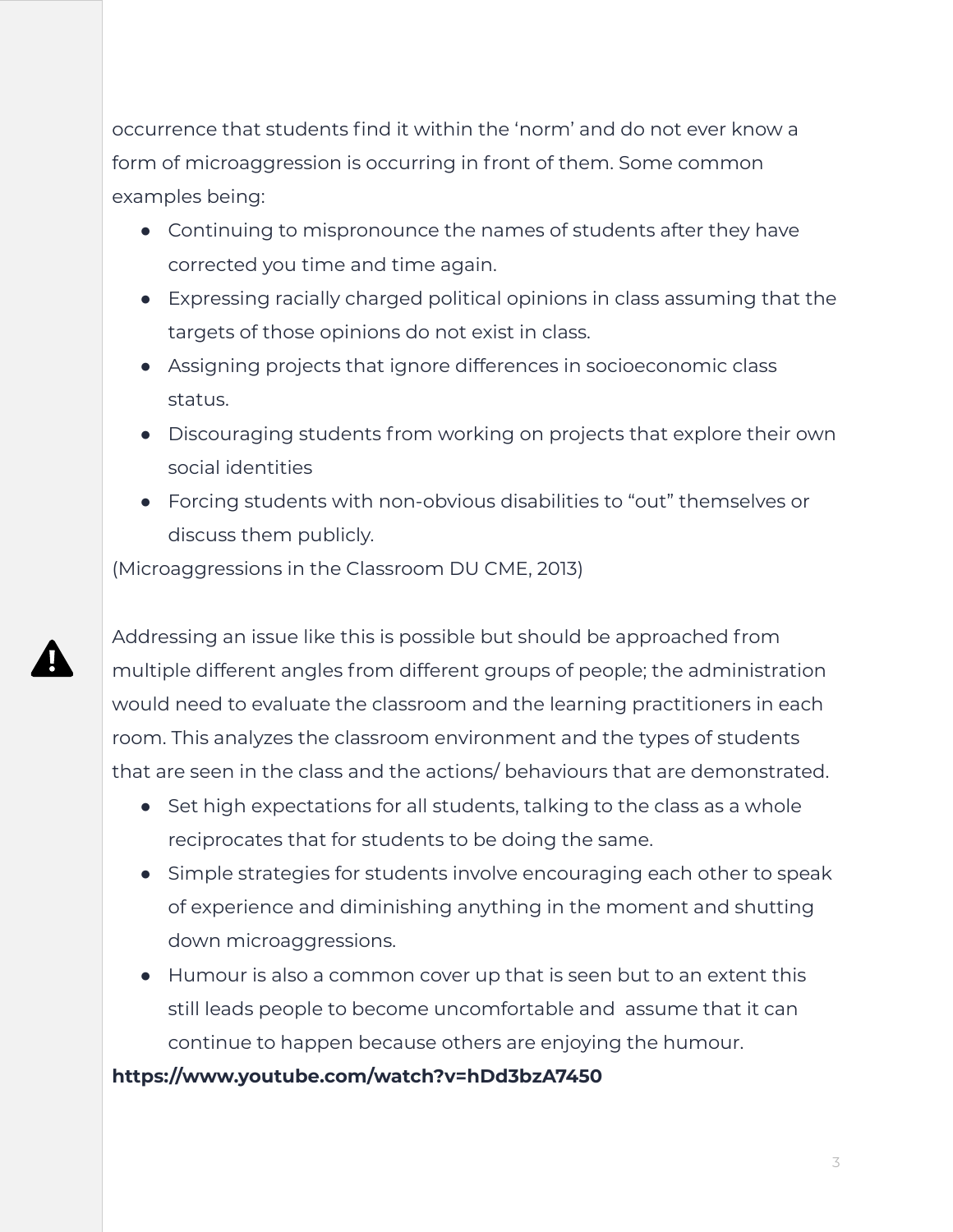### What's Going on Around Us?

<https://www.youtube.com/watch?v=iL9oqSoctAo>

Video

<https://rsekn.ca/equity-podcast-ep06-streaming-and-educational-pathways/> Podcast

### **How to find reliable sources!**

A common difficult trend for youth of different ages and ethnicities is finding news articles, journals ,Instagram posts , facebook posts, websites etc. that are reliable and trustworthy to demonstrate the correct information to learn from that is not demonstrated in the classroom.

*Tools to use when checking a source:*

- 1. Examine the sources and the author's credentials
- 2. Ensure source is up to date
- 3. Check if the publisher of the source is reputable
- 4. Check the reviews the source has received
- 5. Ensure source does not use vague terms to support itself

Below shows an example of a credible source about race created by people of the BIPOC Community. This gives viewers a sense of commonality and helps ensure that the content being talked about is from people of common intersections.

**https://embracerace-prod.imgix.net/assets/action-guides\_drawing-acrosscolor-lines\_1.pdf**



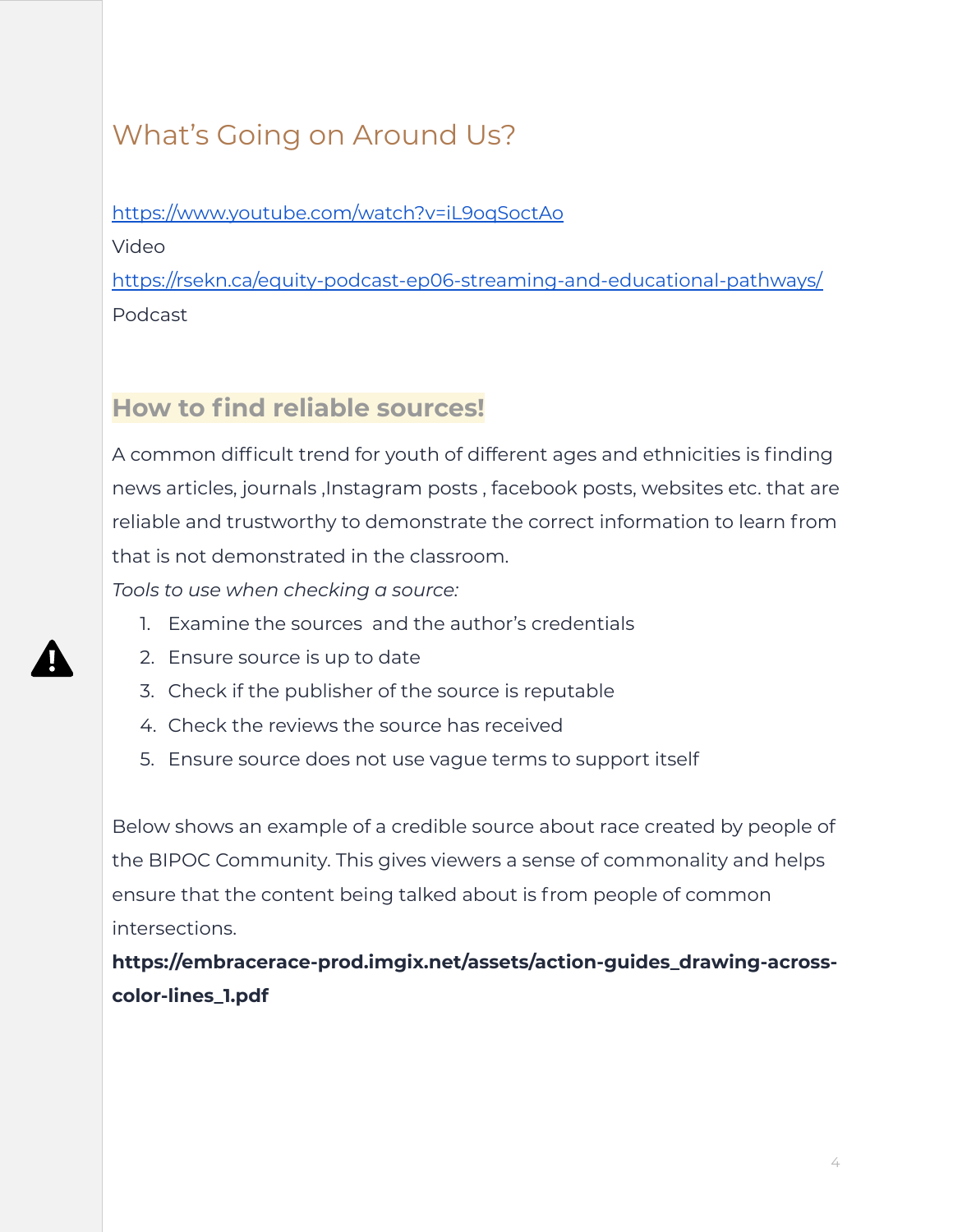embracerace **RAISING A BRAVE GENERATION. TOGETHER.** Resources Community Contact Search Q Make a Donation Resources > Webinars **Drawing Across the Color Line with Kids Thanks for joining!** alkir. We will begin shortly  $embrac$  $f$  $\Box$ 

### **Activities**

- 1. Brainstorm a list of three to five microaggressive comments that you have encountered or were subject to. You can use any of the ones that you discussed today.
	- a. Examples:  $\cdot$  What are you?  $\cdot$  How can I be racist when I have black friends? • Why are you acting like such an angry woman?
- 2. Video Scenarios
	- a. Break students into various diverse groups ( gender, ethnicity, ability etc.) and get students to watch videos and discuss:
		- i. What occurred? Was there a clear aggression?
		- ii. How would you feel/ react?
		- iii. Have you or someone experienced this situation?
		- iv. Do you think this happens in your school?
	- b. <https://www.youtube.com/watch?v=LGT5fOxeKVY>
	- c. https://www.youtube.com/watch?v=WXRjO28F\_0g
- 3. Group activity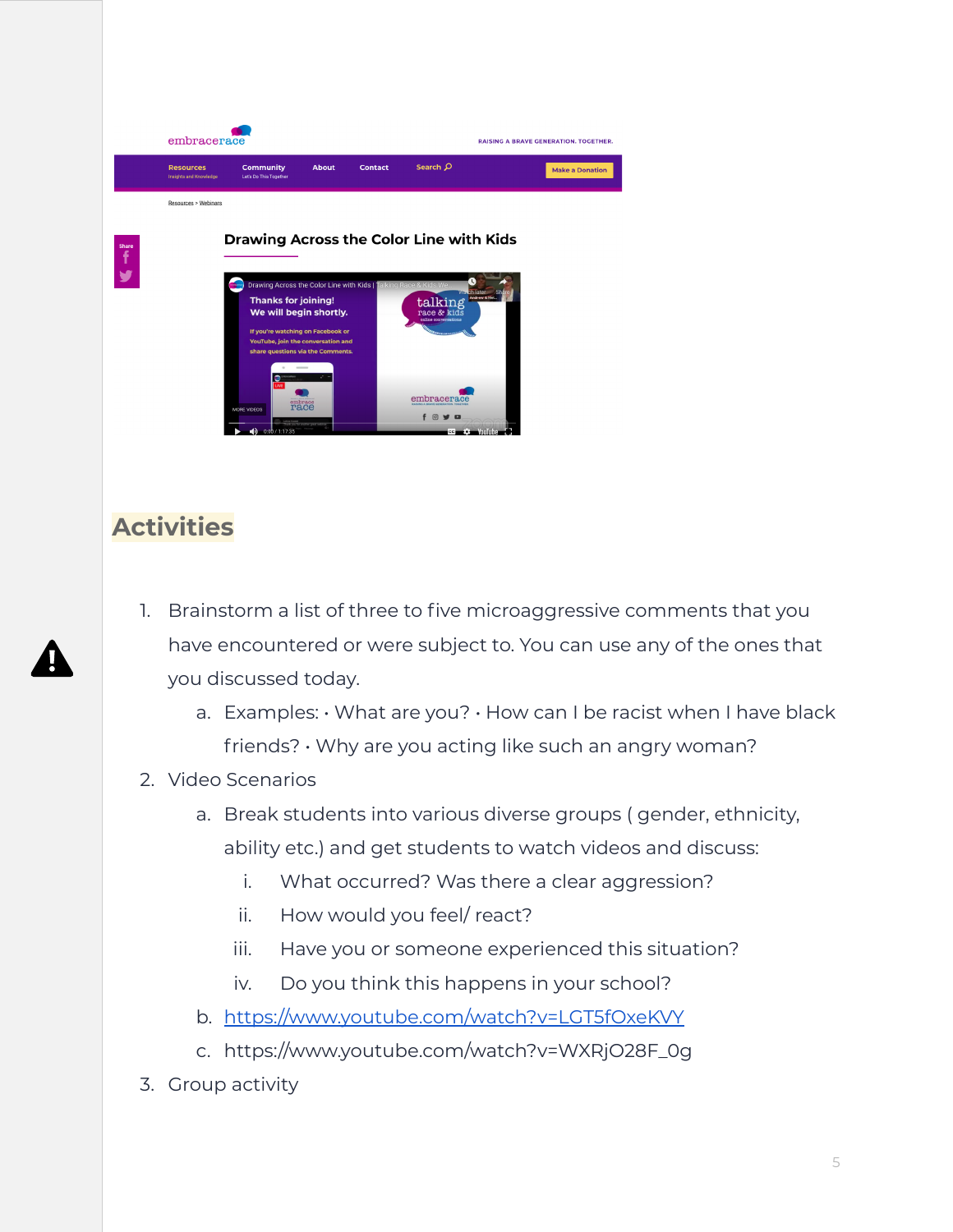- a. Know the Unknown
	- i. Have everyone close their eyes and coordinators move everyone into pairings or small groups, backs facing each other if preferred. Students are to keep their eyes closed for the duration of the game. Each student will ask 3 questions once answered the partner will do the same. Each pairing will stay together for 3-5 minutes then switch to new partners. Students will each ask each other questions regarding their personality and interests etc. (Within a comfortable range) Allow for discussion if pairings are comfortable; some students may connect better with others, but it is not mandatory. This allows students to create an image of each other based off of who they are and what they define themselves as rather than having preconceived ideas, before actually seeing their outer appearance.

#### **1. Questions to ask - Use sticky notes**

- a. What was your initial response to the activity? How did it make you feel?
- b. What kind of questions did you ask? Was there a trend in the type of questions asked?
- c. After talking with a few different students, was your mental image different than the person in front of you?

#### b. Molecules Game

i. Have students spread out walking or running if able around the room. The coordinator then yells a number and students have to get into that grouping of number(s) as fast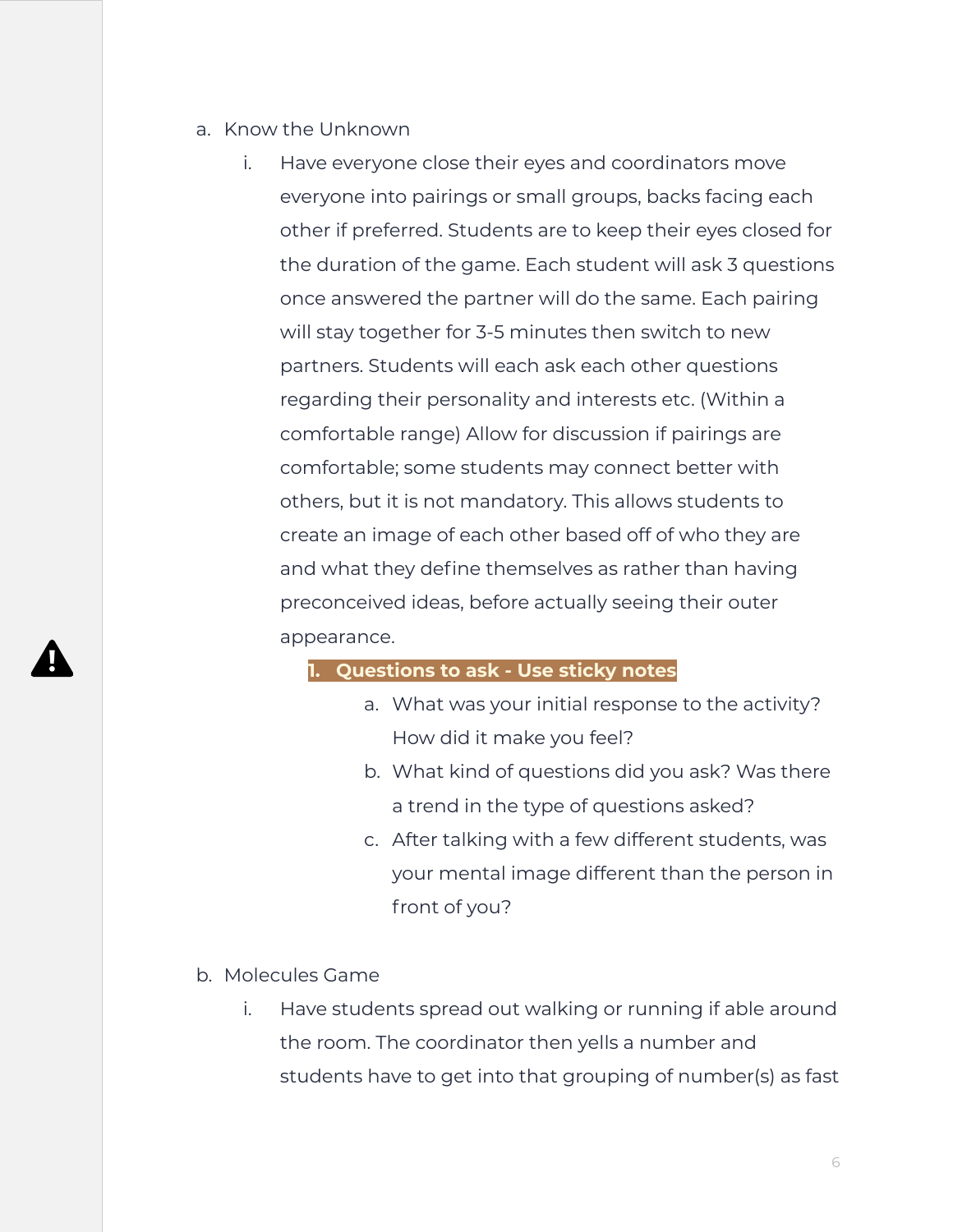as they can. The coordinator can then choose any category and students have to gather according to the category. Ex. all blue shirts, live in the suburbs, have siblings etc.

- ii. Depending on the age range and comfortability , coordinators may decide how personal or specific categories may be involving, visible or non- visible disability, religion, culture etc.
- iii. This game is to emphasize diversity and intersectionality, while destigmatizing negative connotations on certain experiences, traits, categories etc.This game is also able to show that various amounts may fall under different categories. For example: If the coordinator calls out "if you have been stopped by the police before" and that group may involve fewer students try not to make it to point out a group of students because reasoning may be different and interpreted differently..

#### **1. Questions to ask - Use sticky notes**

- a. Were there moments in this activity that made you feel uncomfortable? Explain
- b. At any point did you feel like you stood out? Explain
- c. Did anything surprise you? Explain